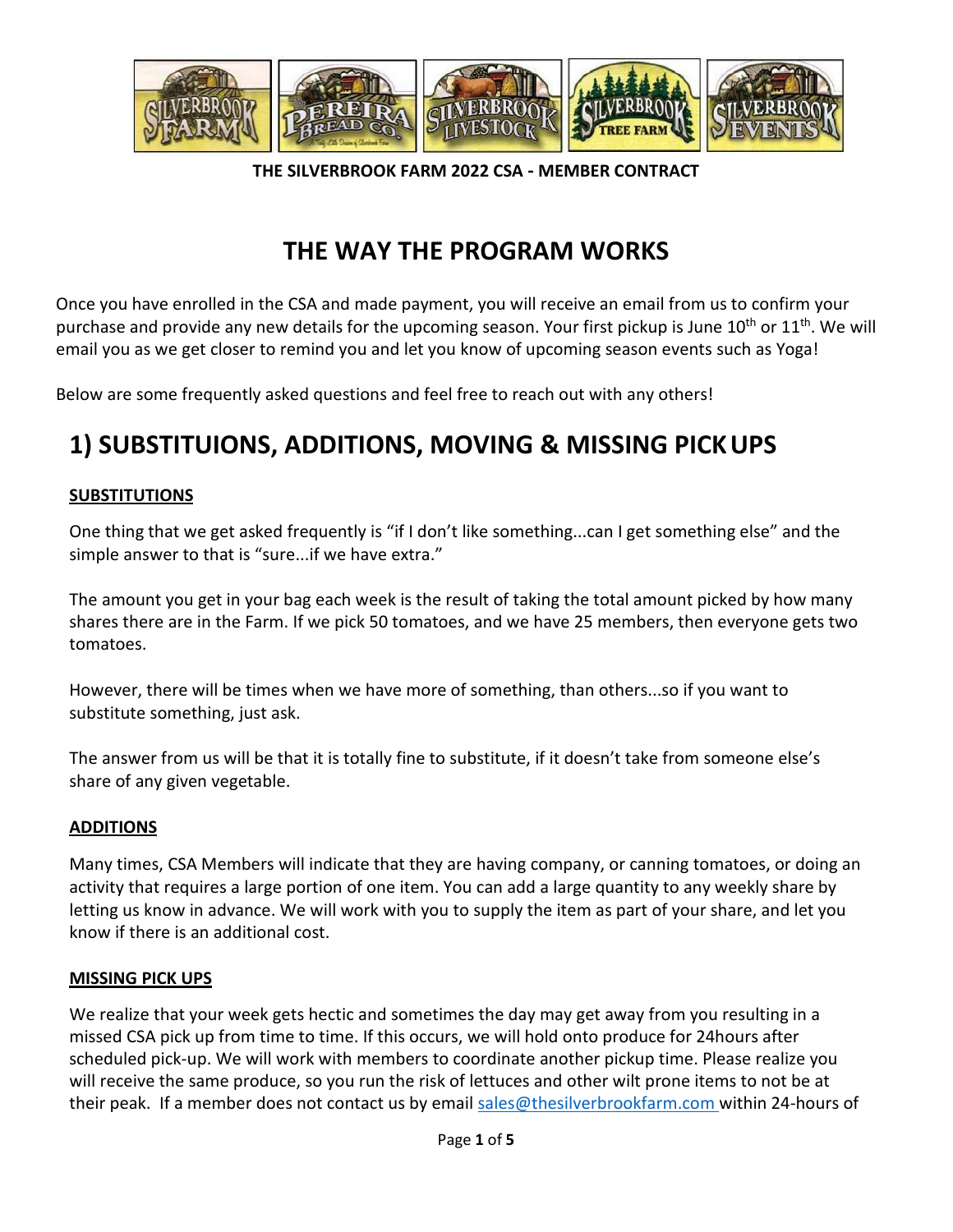the pickup, the produce will be discarded or donated and will not be replaced for the week missed.

# **2) VISITING THE FARM**

During the Spring and Summer months, Silverbrook is not open to the public, but it is open exclusively on SATURDAYS to CSA Members who would like to come and walk the Gardens and see the Farm Animals of Silverbrook Farm.

With your Membership Package you can walk the farm day of Saturday pick up from 9:30AM -1PM.

You are allowed 4 people in your party each visit (3 People + Yourself). We do this just as a safety precaution, as our staff is concentrating on field work, and we would not want the number of visitors to be more than can be controlled.

## **3) SILVERBROOK FALL FAMILYEVENTS**

As you are probably aware, Silverbrook Farm has Fall Family Events from Mid-September until the end of October. As part of your Summer Veggie CSA you will receive **2 PASSES** that will allow for One- Time Entrance onto the Farm and the Events.

# **4) PRODUCE CLEANING**

We make every effort to make sure that our production and food handling practices are of the highest quality. Food is picked the same day it is available. Even with our efforts, however, there will be some risk associated with handling food. You can minimize that risk by following a few important tips:

- 1. Always wash hands before handling anyfood.
- 2. Wash your shopping bag regularly to keep in clean of dirt or anything else that comes from the Farm!
- 3. Always wash everything just before eating. It may be tempting to try a fresh pea or bean, but better to wash it first.
- 4. Handle the food aslittle as possible. Everyone wantsto touch itemsto make sure they are fresh and not bruised, but this may cause spoilage and spreads bacteria.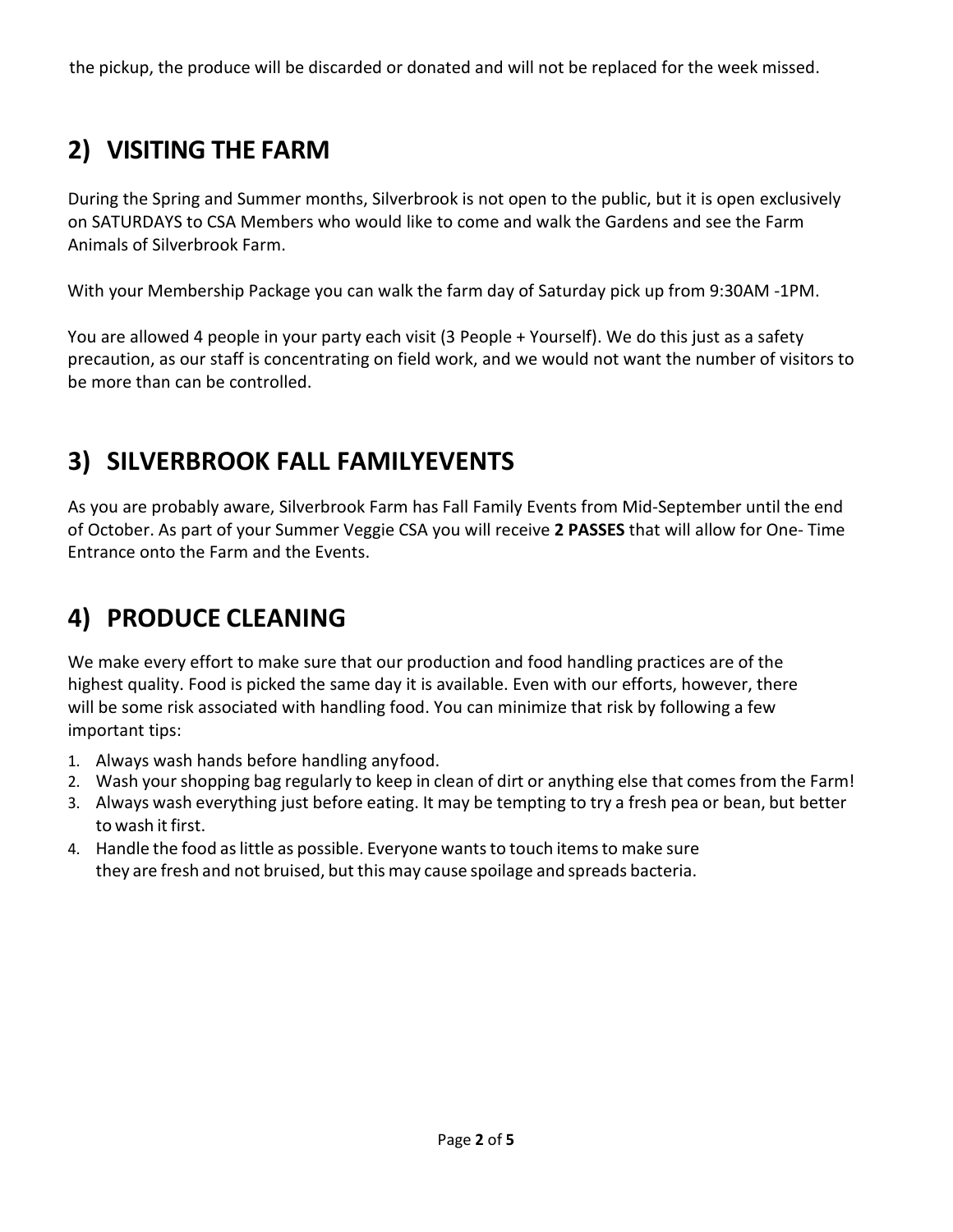#### **CSA ADD-ONS**

**1. 1 FREE RANGE CHICKEN ROASTERS – 4‐7 LBS** – These roasters will be distributed to Members in September. NOTE: Chicken Roasters are available for purchase for all members. Please ask fordetails.

**2. 25LBS of FARMFRESH/GRASS FED BEEF –** This beef portion will come in the form of various cuts (STEWMEAT, GROUND BEEF, VARIETY of STEAKS, ETC.) This portion will be available for pick up by the end of November.

**3. 1 FREE RANGE/FARMFRESH TURKEY – 15‐17LBS –** This product will be readyfor pick up the day before THANKSGIVING.NOTE: Turkeys are available for purchase for all members. Please ask fordetails.

### **5) THE GROWING SEASON**

#### **PRODUCE**

The Silverbrook CSA follows the following New England growing season, and we attempt to follow this to the best of our ability. We also try to incorporate a wide variety of produce into our program, from the somewhat unique (beets, greens, etc.) to the traditional favorites (tomatoes, sweet corn, etc.)

Please keep in mind that farming in New England is unpredictable at best. Poor weather conditions, pests, a low producing crop, as well as many other factors can affect the actual size of the harvest. We make every effort to mitigate risks through crop diversity, multiple field selection, and use only the best quality seeds and plants.

Members need to be aware, however, that some items may be later than predicted and/or quantities may be limited. In the event of a low producing crop we may need to limit selection, so all members can enjoy some of the harvest.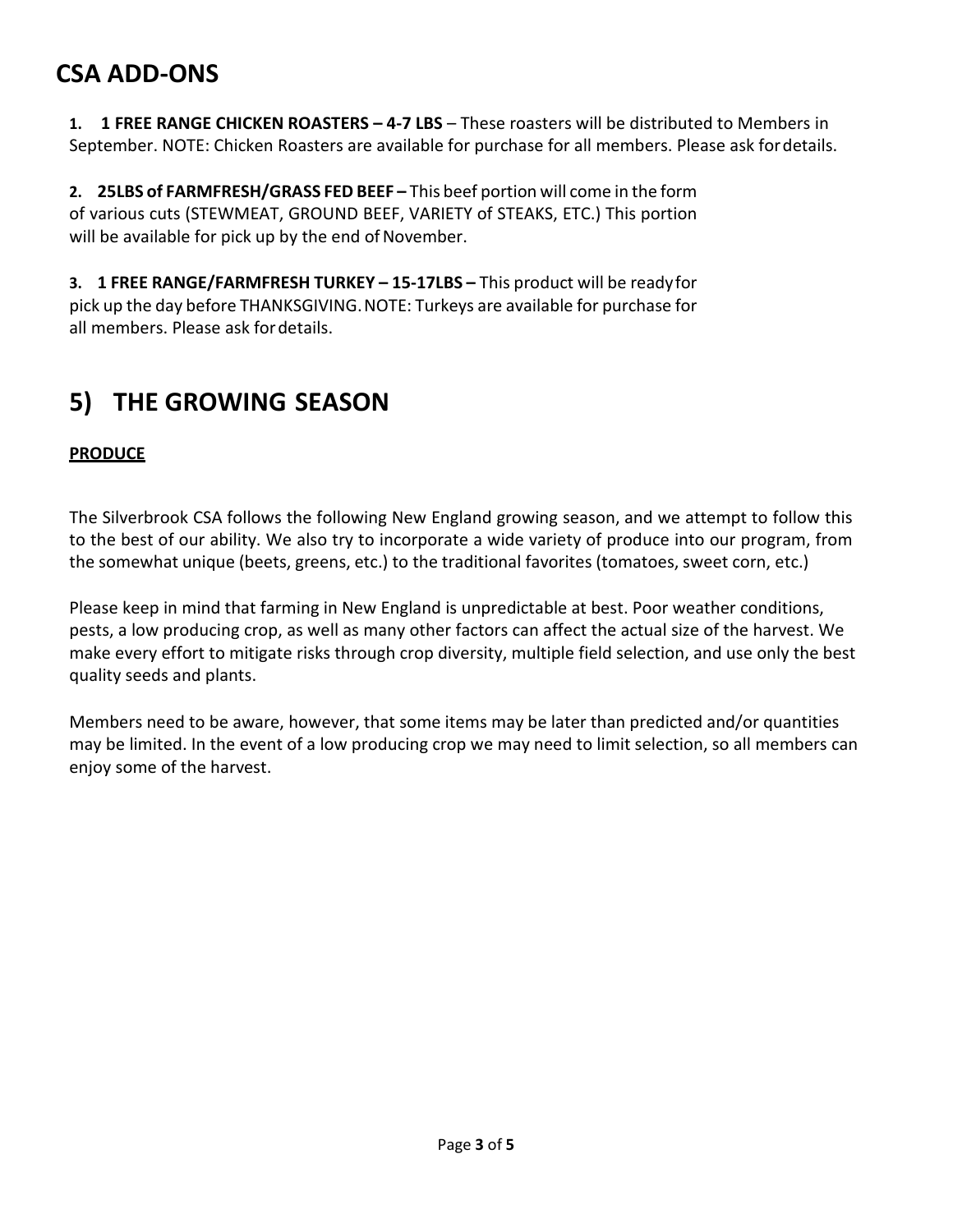Here is our 2022 GROWING SCHEDULE. Please note, this list does not encompass all we grow and the schedule and produce may vary depending on Mother Nature.

|                                                                        | June             | July             | Aug              | Sept             | Oct.                    |
|------------------------------------------------------------------------|------------------|------------------|------------------|------------------|-------------------------|
| Beans                                                                  |                  | J                |                  |                  |                         |
| <b>Beets</b>                                                           |                  | J                | $\pmb{J}$        | J                |                         |
| <b>Broccoli</b>                                                        |                  | J                |                  | J                |                         |
| <b>Brussel Sprouts</b>                                                 |                  |                  |                  |                  | J                       |
| Cabbage                                                                |                  |                  | J                | J                | J                       |
| Carrots                                                                |                  | J                | J                | J                |                         |
| Cauliflower                                                            |                  |                  |                  | J                |                         |
| <b>Collard Green</b>                                                   | $\pmb{J}$        | J                | $\pmb{J}$        | $\boldsymbol{J}$ | $\pmb{J}$               |
| Corn                                                                   |                  |                  | J                | J                |                         |
| Cucumbers                                                              |                  |                  | J                | J                | J                       |
| Eggplant                                                               |                  |                  | J                | J                |                         |
| Garlic                                                                 |                  |                  | J                | J                | $\boldsymbol{J}$        |
| Greens                                                                 |                  | $\pmb{J}$        | $\pmb{J}$        | $\pmb{J}$        | J                       |
| HERBS - Basil, Parsley,<br>Cilantro, Oregano, Sage,<br>Tarragon, Thyme | J                | J                | J                | J                | J                       |
| Kale                                                                   | J                | $\pmb{J}$        | $\pmb{J}$        | $\pmb{J}$        | $\pmb{J}$               |
| Lettuce                                                                |                  | J                | J                | J                | J                       |
| <b>Melons</b>                                                          |                  | J                | J                | J                | J                       |
| Onions                                                                 |                  |                  | J                | J                | J                       |
| Peas                                                                   | J                |                  |                  | J                | J                       |
| Peppers                                                                |                  |                  | J                | J                | $\boldsymbol{J}$        |
| Potatoes                                                               |                  |                  | J                | $\pmb{J}$        | $\overline{\mathbf{J}}$ |
| Pumpkins                                                               |                  |                  |                  | J                | J                       |
| Spinach                                                                | $\boldsymbol{J}$ | J                | $\pmb{J}$        | J                | J                       |
| Squash (summer, zucchini,<br>butternut, spaghetti)                     | J                | J                | $\boldsymbol{J}$ | J                | J                       |
| Swiss Chard                                                            | $\pmb{J}$        | $\boldsymbol{J}$ | J                | $\pmb{J}$        | J                       |
| Tomatoes                                                               |                  | J                | J                | J                | J                       |